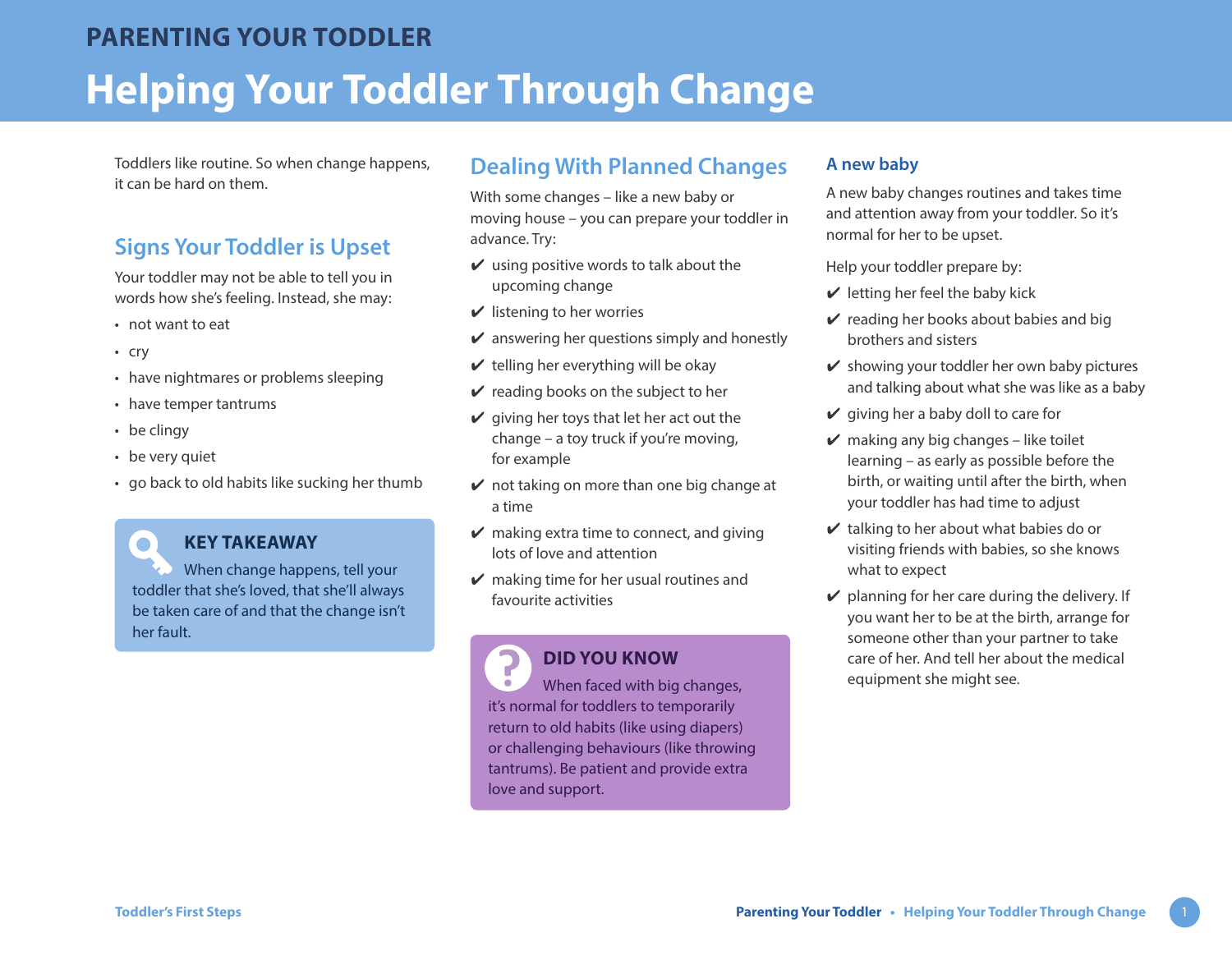On the day of the birth, try:

- $\vee$  keeping your toddler's day as normal as possible
- $\vee$  having her visit the baby when no other visitors are there
- $\vee$  letting her hold and talk to the baby
- $\vee$  talking about how much the baby looks like her or how much the baby seems to like her

At home after the birth, try:

- $\vee$  keeping up your previous routines
- $\vee$  making time to do the special things you used to do together
- $\vee$  being extra patient with her, even if she returns to old habits
- $\checkmark$  including her in your time with the baby, like having her sit with you while you breastfeed
- $\vee$  not using the baby as a reason for not doing something. Instead of "I can't play with you because I have to feed the baby," for instance, try, "When I've finished feeding the baby, let's play!"

As your children grow, try:

- $\vee$  valuing their differences, instead of comparing them
- $\vee$  encouraging them to play together and also giving them time apart
- $\vee$  letting each one know they're special
- $\vee$  not giving them labels like "the baby"
- $\vee$  setting clear rules for how they treat each other